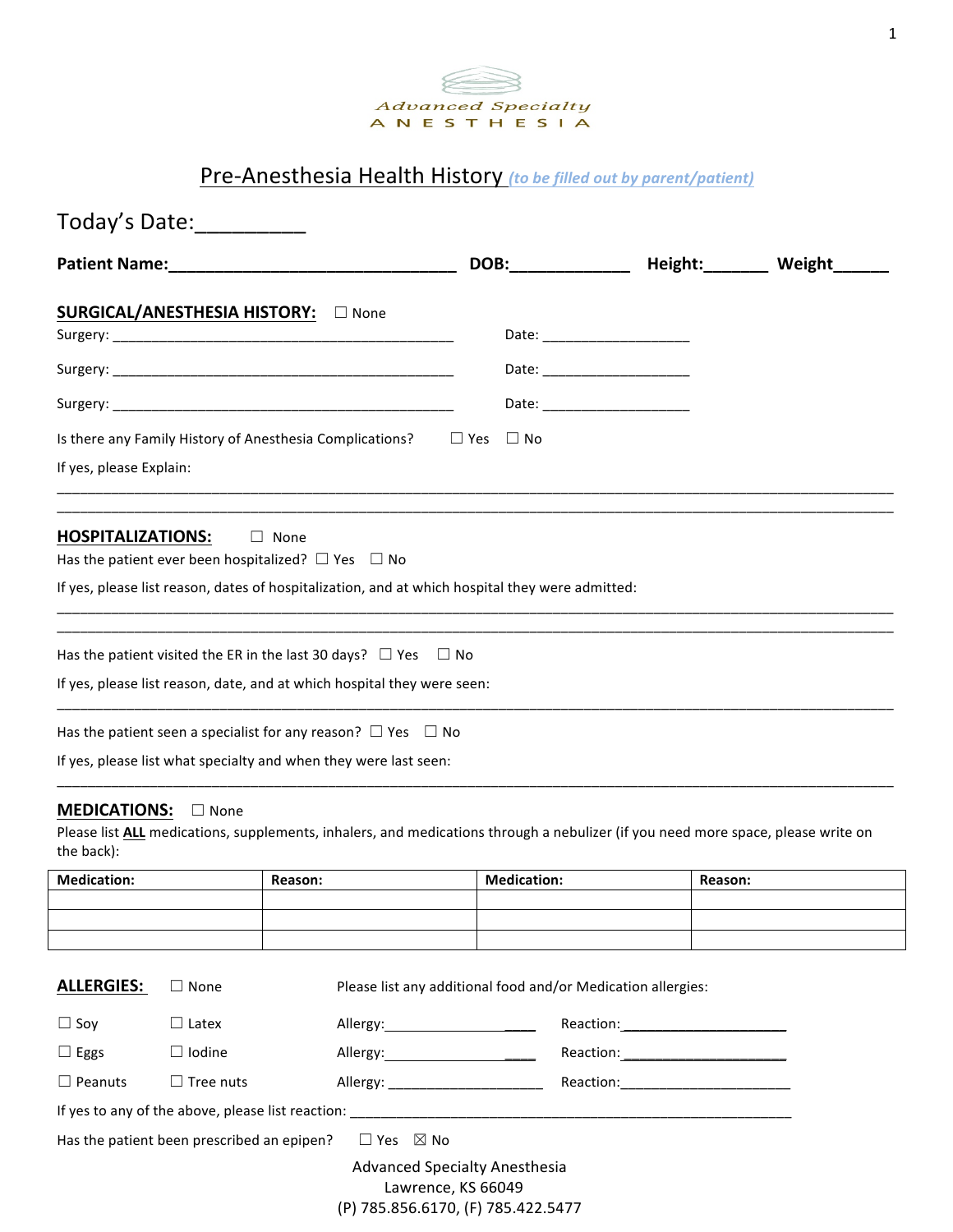## *PATIENT NAME: DOB:*

| <b>PULMONARY (LUNGS)</b> None                                | EAR, NOSE, THROAT DNone                                      |
|--------------------------------------------------------------|--------------------------------------------------------------|
| □ Asthma/Reactive Airway Disease                             | □ Enlarged Tonsils/Adenoids                                  |
| □ Recent Cold/Respiratory Infection                          | □ Sleep Apnea (pauses or gasps in breathing during sleep)    |
| □ Bronchitis/Pneumonia (last 6 weeks)                        | □ Recent Strep or Throat infection                           |
| $\Box$ Tuberculosis ( $\Box$ Latent $\Box$ Active)           | $\Box$ Snoring                                               |
| □ Chronic Cough                                              | □ Difficulty Swallowing                                      |
| □RSV/Croup                                                   |                                                              |
| □COPD/Emphysema                                              |                                                              |
|                                                              |                                                              |
| <b>CARDIAC (HEART)</b> None                                  | STOMACH, LIVER, KIDNEYS □ None                               |
| $\Box$ Irregular Heartbeat                                   | □ Acid Reflux/GERD                                           |
| □ Heart Murmur                                               | □ Chronic Nausea and/or Vomiting                             |
| $\Box$ Congenital Abnormality                                | $\Box$ Hiatal Hernia                                         |
| □ Abnormal Heart Tests                                       | □ Feeding Tube/PEG tube                                      |
| $\Box$ Chest pain/Palpitations                               | $\Box$ Hepatitis A, B, or C                                  |
| □High Blood Pressure                                         | □ Chronic Kidney Disease                                     |
| $\Box$ Pacemaker                                             | □ Fatty Liver Disease                                        |
| □ Coronary Artery Disease                                    | $\Box$ Cirrhosis of the Liver                                |
| □Heart Attack (Date of occurrence: _________________)        |                                                              |
|                                                              |                                                              |
| NEUROLOGIC (BRAIN) □ None                                    | MUSCULOSKELETAL <b>D</b> None                                |
| □ Seizures (date of last seizure : ________________)         | □ Cerebral Palsy                                             |
| □ Paralysis/Muscle Weakness                                  | $\square$ Scoliosis                                          |
| $\Box$ Hydrocephalus                                         | $\Box$ Arthritis                                             |
| $\Box$ Fainting/Dizziness                                    | $\Box$ Muscular Dystrophy                                    |
|                                                              |                                                              |
|                                                              | □ Chronic Headaches/Migraines                                |
|                                                              |                                                              |
| ENDOCRINE: None                                              | BLOOD DISORDERS: D None                                      |
| □Diabetes (Date of last A1C: ___________ Result: ___________ | $\Box$ Anemia                                                |
| □Thyroid Disorder                                            | $\Box$ Bleeding/Clotting Problems (including family history) |
| □ Adrenal Disorder                                           | $\Box$ Easy Bruising                                         |
| □ Metabolic Disorder                                         | □Sickle Cell                                                 |
| $\Box$ Other:                                                | $\Box$ HIV/AIDS                                              |
|                                                              | □Cancer (Type: _____________________)                        |
|                                                              | Date of Diagnosis:_____________                              |
|                                                              |                                                              |
| <b>PSYCHOSOCIAL:</b><br>$\Box$ None                          | <b>GENETIC DISORDERS:</b><br>$\Box$ None                     |
| $\Box$ Developmental Delay                                   | □ Angleman's Syndrome                                        |
| $\Box$ Autism                                                | $\Box$ Fragile X                                             |
| □Intellectual Disability/MR                                  | □Down's Syndrome                                             |
| $\Box$ ADD/ADHD                                              | □DiGeorge Syndrome                                           |
| □ Depression/Anxiety                                         | □Wolf-Parkinson-White Syndrome                               |
|                                                              | □Turner's /Klinefelter Syndrome                              |
|                                                              |                                                              |
|                                                              |                                                              |

Are there any other diagnoses or pertinent medical information you feel we need to be aware of?

 Advanced Specialty Anesthesia Lawrence, KS 66049 (P) 785.856.6170, (F) 785.422.5477